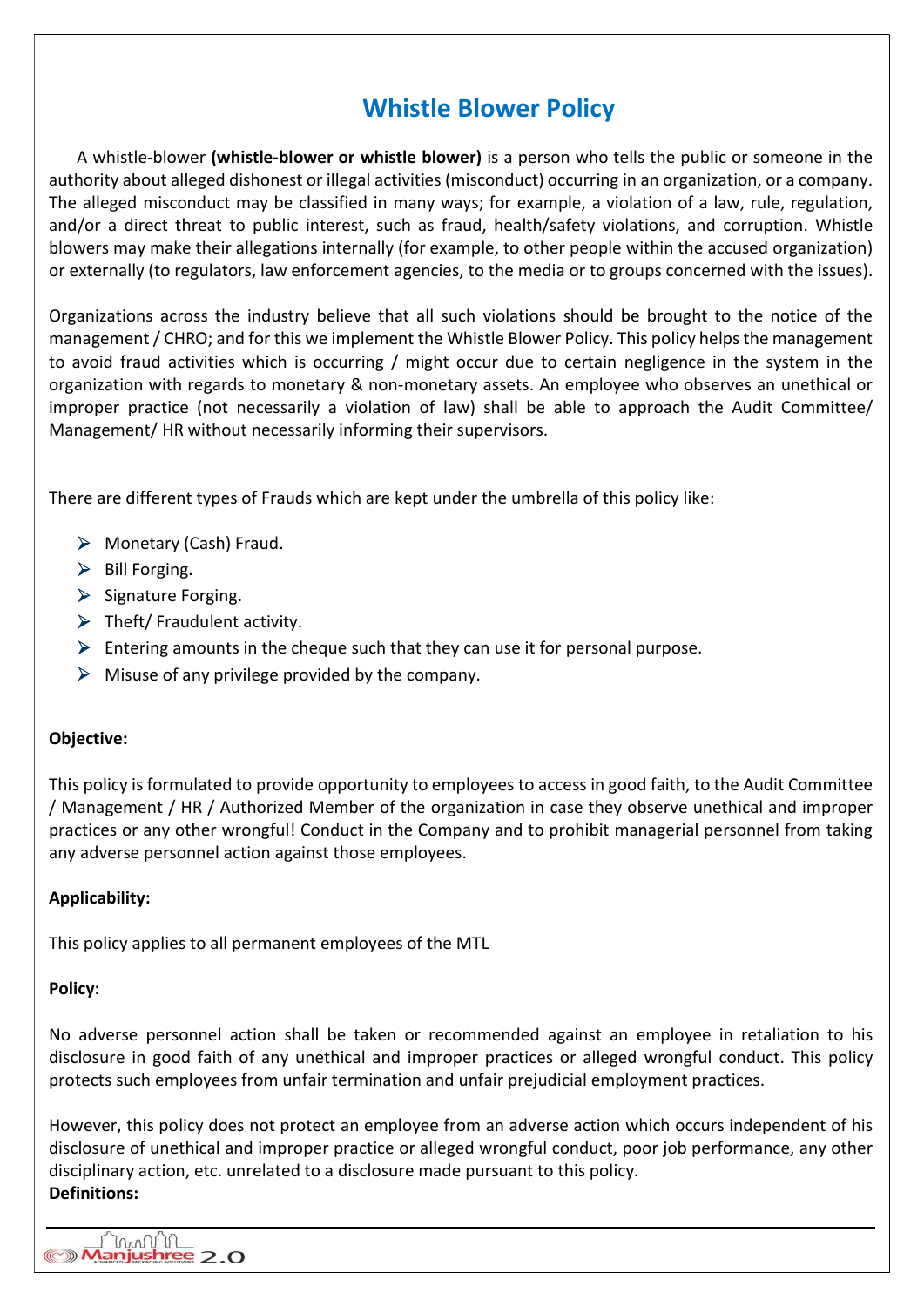- $\triangleright$  **Adverse Personnel Action:** An employment-related act or decision or a failure to take appropriate action by managerial personnel which may affect the employee's employment, including but not limited to compensation limited to compensation, increment, promotion, job location, job profile, immunities, leaves and training or other privileges.
- Alleged Wrongful Conduct: Alleged Wrongful Conduct shall mean violation of law, infringement of company's Code of Conduct or ethic policies, mismanagement, misappropriation of monies, actual or suspected fraud, substantial and specific danger to public health and safety or abuse of authority.
- $\triangleright$  Good Faith: An employee shall be deemed to be communicating in 'good faith' if there is a reasonable basis for communication of unethical and improper practices or any other alleged wrongful conduct. Good Faith shall be deemed lacking when the employee does not have personal knowledge of a factual basis for the communication or where the employee knew or reasonably should have known that the communication about the unethical and improper practices or alleged wrongful conduct is malicious, false or frivolous.
- Managerial Personnel: Managerial Personnel shall include Director, all Executives at the level of Manager and above, who has authority to make or materially influence significant personnel decisions.
- $\triangleright$  Unethical and Improper Practices: Unethical and improper practices shall mean  $-$ 
	- An act which does not conform to approved standard of social and professional behaviour.
	- An act which leads to unethical business practices.
	- Improper or unethical conduct.
	- Breach of etiquette or morally offensive behaviour, etc.

# Guidelines:

# Internal Policy and protection under Policy:

This Policy is an internal policy on disclosure by employees of any unethical and improper practices or wrongful conduct and access to the Head of Department or in case it involves Senior Managerial Personnel access to the Managing Director and in exceptional cases access to Audit Committee of Directors constituted by the Board.

This Policy prohibits the Company to take any adverse personnel action against its employees for disclosing in good faith any unethical & improper practices or alleged wrongful conduct to the Head of Department or to the Managing Director or to the Audit Committee. Any employee against whom any adverse personnel action has been taken due to his disclosure of information under this policy may approach the Audit Committee.

# False Allegation & Legitimate Employment Action:

An employee who knowingly makes false allegations of unethical & improper practices or alleged wrongful conduct to the Audit Committee shall be subject to disciplinary action, up to and including termination of employment, in accordance with Company rules, policies and procedures. Further, this policy may not be used as a defines by an employee against whom an adverse personnel action has been taken independent of any disclosure of information by him and for legitimate reasons or cause under Company rules and policies. Disclosure & Maintenance of Confidentiality:

An employee who observes or notices any unethical & improper practices or alleged wrongful conduct in the Company may report the same via email at whistleblower@manjushreeindia.com or via telephone call at 080- 43436217 Confidentiality of whistle blower shall be maintained to the greatest extent possible.

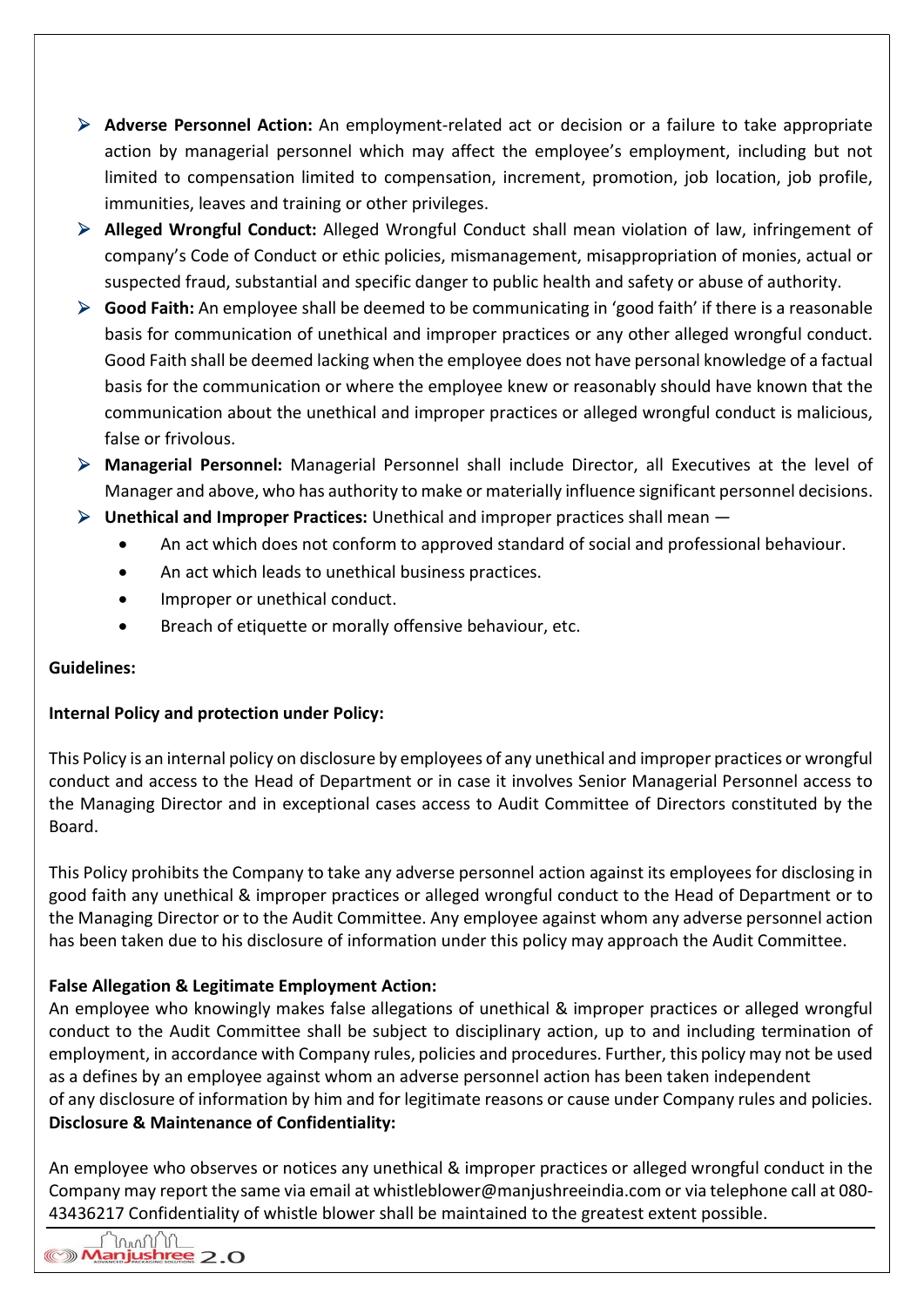### Procedures:

- Any employee who observes any unethical & improper practices or alleged wrongful conduct shall make a disclosure to the Head of Department or in case it involves Managerial Personnel to the Managing Director and in exceptional cases to the Chairman of Audit Committee as soon as possible but not later than 45 consecutive calendar days after becoming aware of the same.
- The CHRO shall immediately forward Whistle Blower Report to the Management of the Company.
- $\triangleright$  The Management may inquire in respect of the Whistle Blower Report and after preliminary inquiry, if required, shall report the same to the Audit Committee.
- Audit Committee shall appropriately and expeditiously investigate all whistle blower reports received. In this regard, Audit Committee, if the circumstances so suggest, may appoint a senior executive or a committee of managerial personnel to investigate into the matter and prescribe the scope and time limit therefore.
- $\triangleright$  Audit Committee shall have right to outline detailed procedure for an investigation.
- $\triangleright$  Where the Audit Committee has designated a senior executive or a committee of managerial personnel for investigation, they shall mandatorily adhere to scope and procedure outlined by Audit Committee for investigation.
- $\triangleright$  The Audit Committee or officer or committee of managerial personnel, as the case may be, shall have right to call for any information/document and examination of any employee of the Company or other person(s), as they may deem appropriate for the purpose of conducting investigation under this policy.
- $\triangleright$  A report shall be prepared after completion of investigation and the Chairman of Audit Committee shall consider the same. After considering the report, the Audit Committee shall determine the cause of alleged Adverse Personnel action and may order for remedies which may inter-alia include:
- $\triangleright$  Order for an injunction to restrain continuous violation of this policy;
- $\triangleright$  Reinstatement of the employee to the same position or to an equivalent position;
- $\triangleright$  Order for compensation for lost wages, remuneration or any other benefits, etc.

The decision of Audit Committee shall be final and binding. If and when the Audit Committee is satisfied that the alleged unethical & improper practice or wrongful conduct existed or is in existence, then the Audit Committee may —

- $\triangleright$  Recommend to Board to reprimand, take disciplinary action, and impose penalty / punishment order recovery when any alleged unethical & improper practice or wrongful conduct of any employee is proved.
- $\triangleright$  Recommend termination or suspension of any contract or arrangement or transaction vitiated by such unethical & improper practice or wrongful conduct.

### Audit Committee:

mmn'n Manjushree 2.0

Audit Committee is headed by Chairman of the Committee. Currently Mr. Jayesh Merchant, Board member is the Chairman.

## Notification: